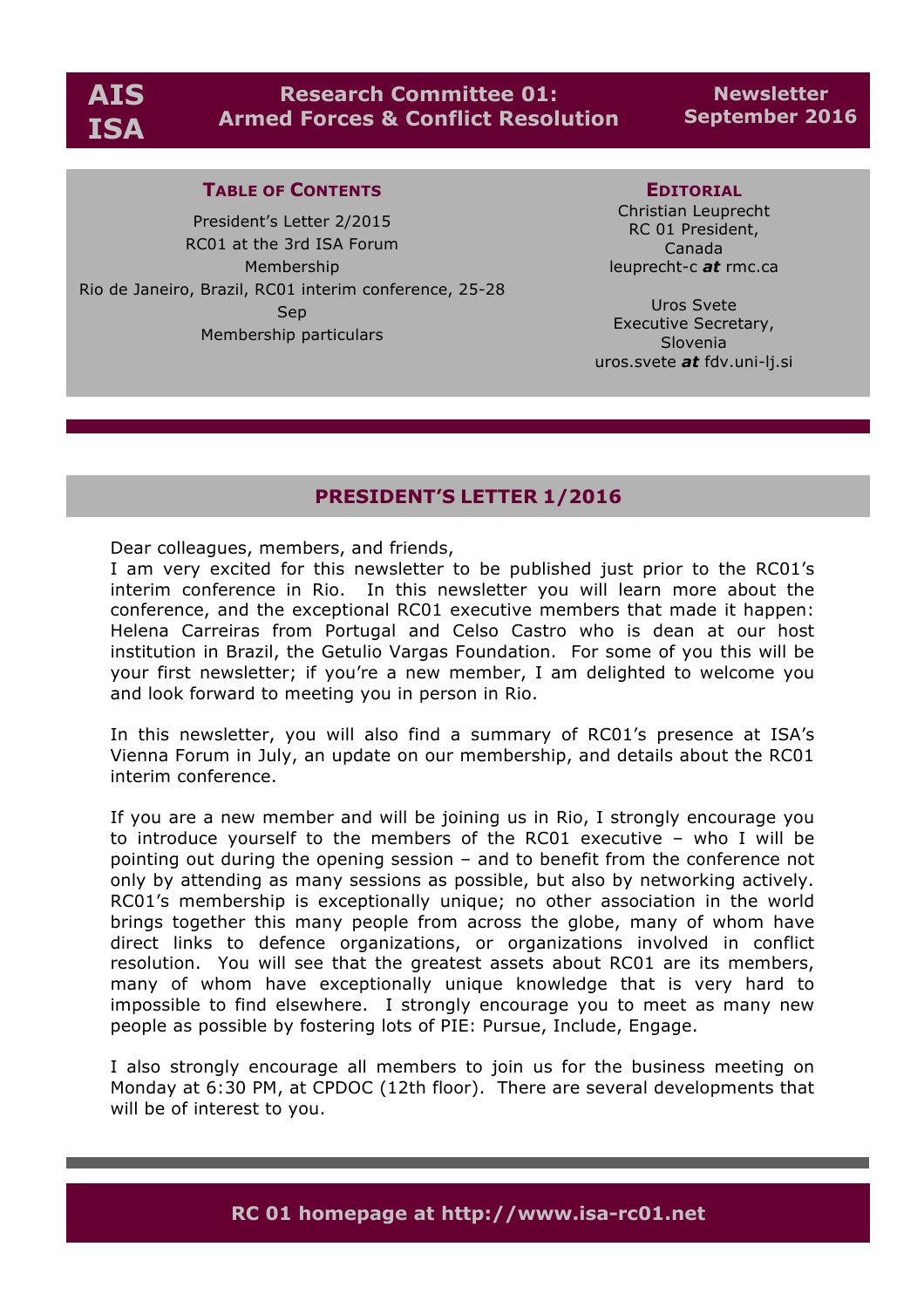- Executive member Irina Goldenberg from Canada will update us on our collaboration with the European Research Group on Military and Society (ERGOMAS) to develop a book series with Springer and the opportunity to propose and publish special issues of Res Militaris. Irina will also update us on the upcoming ERGOMAS conference in Greece next June.
- Executive member Tibor Tresch from Switzerland will update us on our strategy to ensure we connect more strategically and effectively with regions, countries, and national associations across the world to increase awareness of RC01 and its work and ensure RC01 is represented at the meeting of national associations through its membership. This effort will require regional and national leadership from members of the committee, and so we will be looking to discuss both, strategy and who may be willing to assist.
- Secretary and Treasurer Uros Svete from Slovenia will update us on membership and finances.
- You will have an opportunity to meet executive member Lindy Heinecken from South Africa who will be RC01's lead person on liaising with the International Sociological Association on the July 2018 annual general meeting to be held in Toronto where RC01 will have the opportunity to organize upwards of 18 panels. The process is length and will start shortly by asking the RC01 membership to propose panels. We will explain process and timelines at the business meeting. ISA will also make available some travel grants that are especially targeted towards students and scholars from developing countries; so, if you have not been to Canada and/or an ISA AGM that attracts well over 5,000 scholars from around the world, here's a great opportunity!
- Executive member Joe Soeters from the Netherlands will speak to our efforts to develop mentorships between student members and regular members. Students will have an opportunity to be mentored by one or more regular members who work in a relevant field. However, we still need to work out how exactly to operationalize this, and so we stand to benefit from input from the membership.
- I will be raising two addition efforts: an online index and catalogue of publications by members, insofar as possible with links to the actual publications, and an index of relevant course syllabi taught by members. These efforts are meant to make us more effective scholars and teachers by providing ready access to material being published and read elsewhere. I am looking for members who are willing to take the lead in coordinating these efforts to ensure the come to fruition.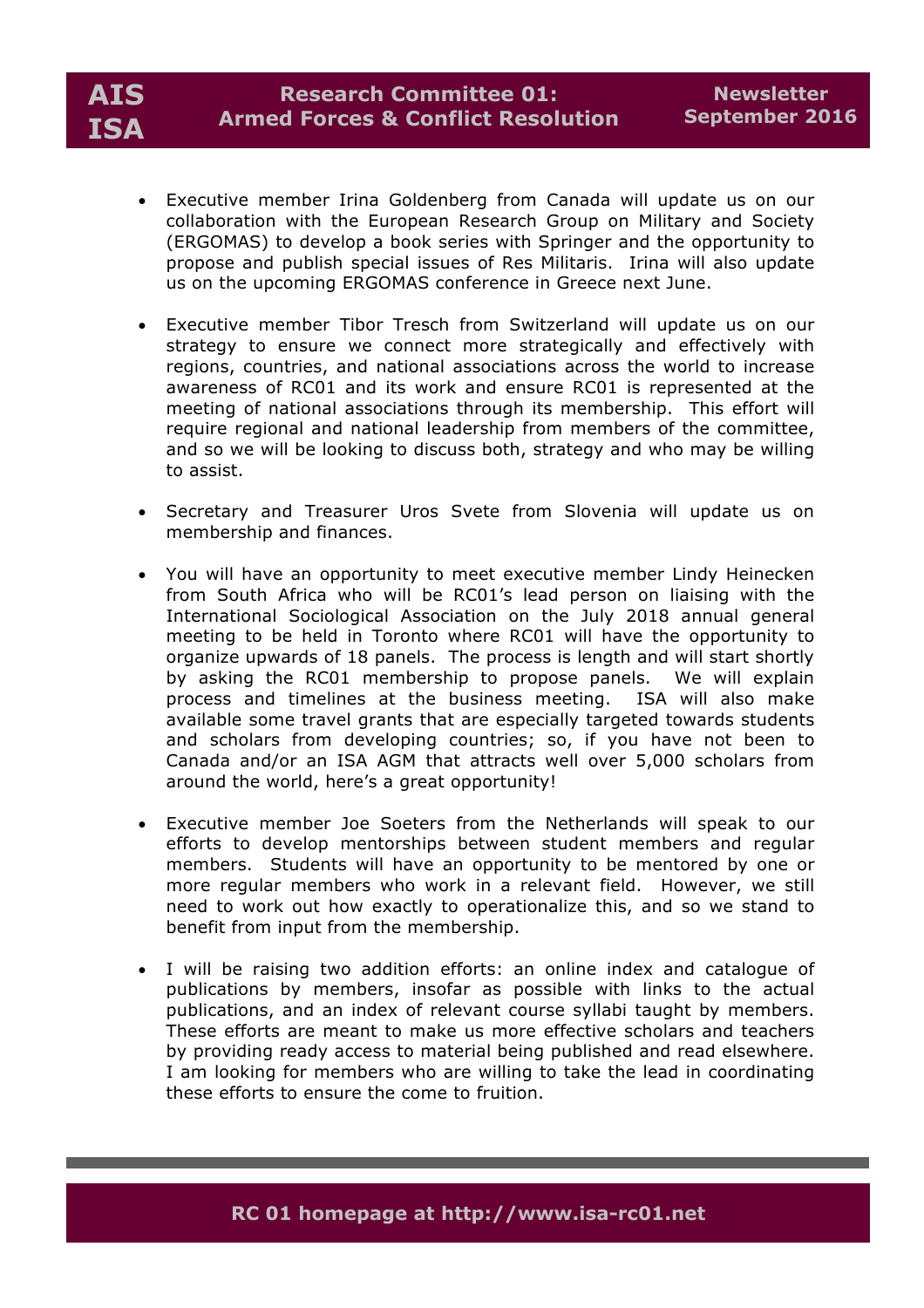

- There has also been discussion about updating our web site, starting a twitter feed about new publications, research opportunities, and the like. Again, I would like to discuss what that might look like and what sort of support there is from the membership to step up and assist.
- I would like to discuss the possibility of amending RC01's by-laws so we have not just an executive committee, by a president-elect and a pastpresident. Since succession planning has not necessarily been one of RC01's strong suits, the idea here is to ensure better continuity, with the election of a president-elect who would serve for four years, and would then become president for four years.
- Finally, I would like to discuss how we might be able to strength crossnational research and collaboration.
- There will also be opportunity for the membership to raise issues they would like to address.

As you can see, we have a full agenda for the 90 minutes of the business meeting. We shall update the membership in the next newsletter on discussion of topics taken up at the business meeting.

In closing, I would like to draw your attention to two upcoming relevant conferences:

The Inter-University Seminar on Armed Forces and Society (IUS) will be holding its biennial meeting 21-23 October 2016 in Ottawa. Details at http://www.iusafs.org/partners/IUSCanada2016.asp

ERGOMAS has an open Call for Papers for its biennial conference to be held in Athens, Greece, 26-30 June 2017: http://ergomas.ch/files/conference/ERGOMAS\_Conference\_2017\_- \_Call\_for\_Papers\_-\_20\_Sept\_2016.pdf

And you will be able to familiarize yourself with the ISA Congress in Toronto in 2018 at http://www.isa-sociology.org/congress2018/

Christian Leuprecht

.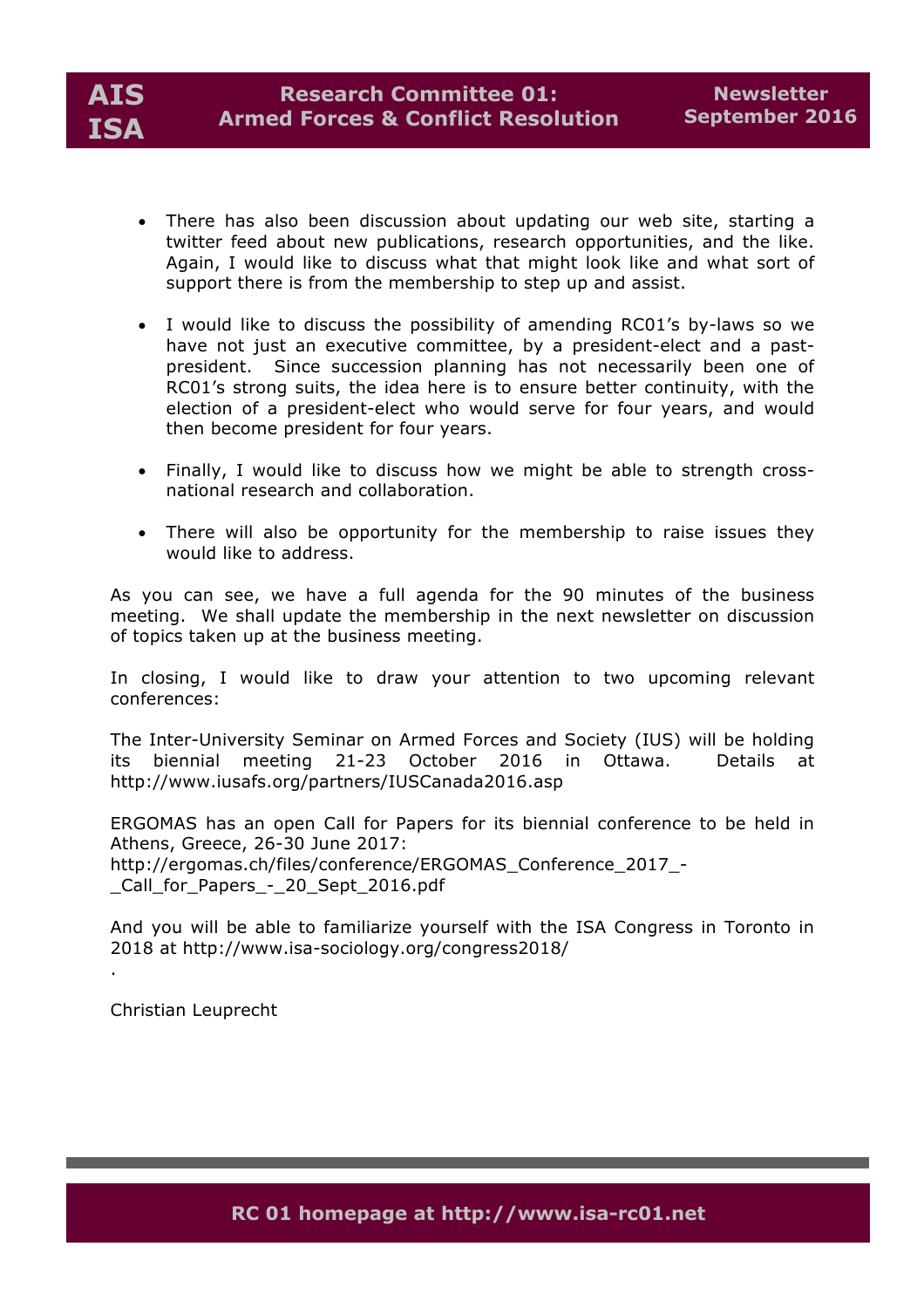

**Newsletter September 2016**

## **RC01 AT THE 3RD ISA FORUM, VIENNA, AUSTRIA, 10-14 JULY 2016**

The third ISA Forum took place in Vienna, Austria, 10-14 July 2016, under the general title: "The Futures We Want: Global Sociology and the Struggles for a Better World". It gathered 4231 participants from 100 countries (56% of which female).

RC01 held four regular sessions on the following topics: Irregular Wars-Conflict Studies (I and II), (chaired by Temitope Oriola, Department of Sociology, University of Alberta, Canada, and Helena Carreiras, ISCTE-University Institute of Lisbon), The Future and Challenges of Professional Military Education, chaired by Mihail Anton, National Defence University "Carol I", Romania, and Tourism and Conflict Resolution, chaired by Pirzada Amin, Kashmir University, India.

These sessions included 17 paper presentations and brought together over 20 presenters and other participants from all over the world.



**RC 01 homepage at http://www.isa-rc01.net**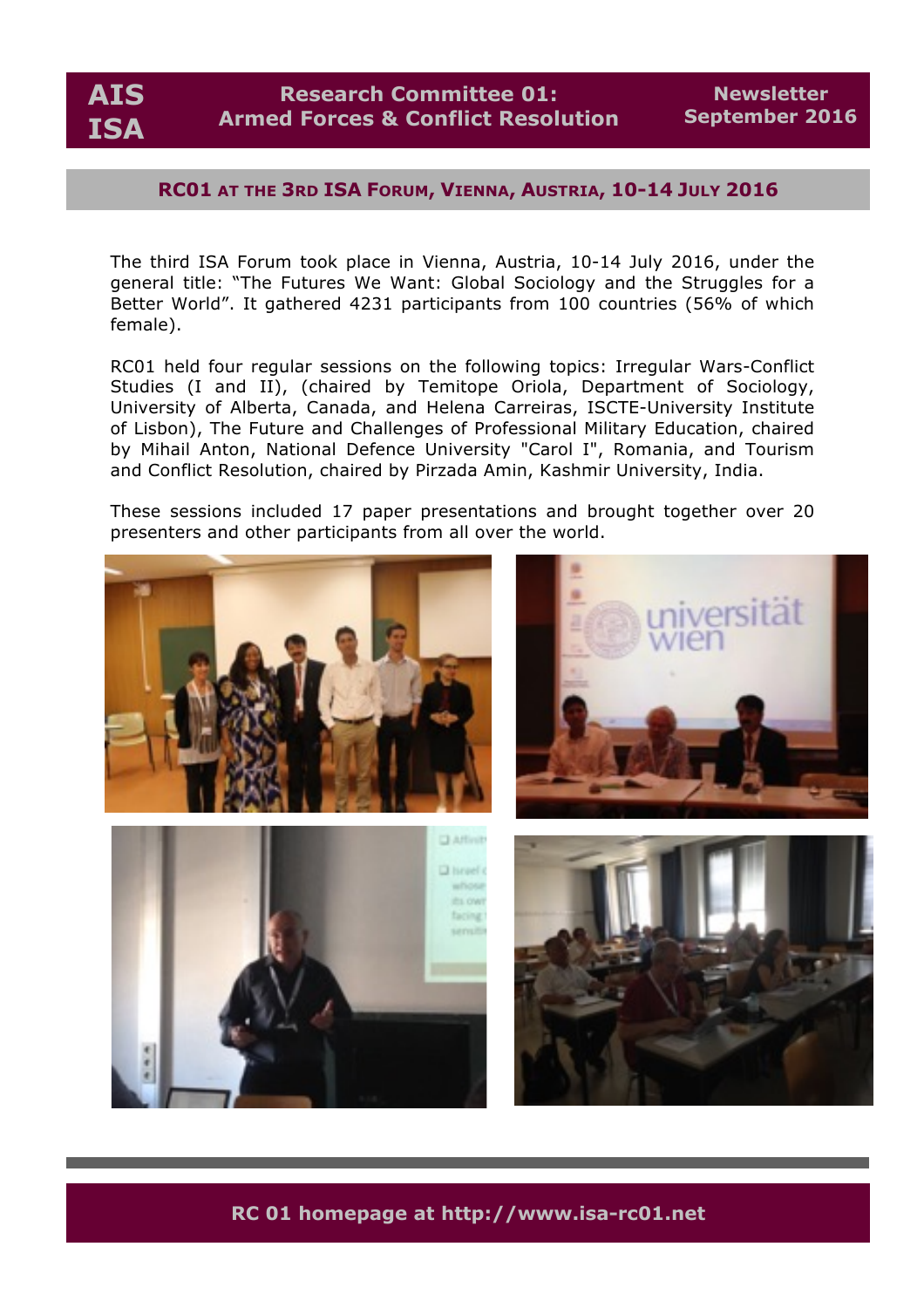

The Committee was also represented in a Common Session, by Helena Carreiras with a paper on "Reflexivity and the Sociological Study of the Military". Common sessions at the Forum aimed at fostering dialogue among the different RCs, WGs, and TGs by jointly focusing on the (very broadly conceived) common theme of the Forum, and allowing these different groups to make work done within its field better known to a larger audience.

During the Forum, two ISA business meetings also took place, where organizational issues were discussed pertaing to the Forum itself but also to the forthcoming ISA World Congress in Toronto Canada, July 15-21, 2018, under the general theme "Power, Violence and Justice: Reflections, Responses and Responsibilities". A provisional schedule for the program development was distributed that includes the following deadlines (we will remind you again in due time):

January, 15th 2017 – Proposal submissions to Ad Hoc, integrative and Author Meets Critics sessions; announcing program coordinators for RC/WG/TG;

February 2 - 15 March 2017 – RC/WG/TG Call for sessions (through the online platform);

March 16 – 7 April 2015 – Final list of sessions submitted by program coordinators;

April 25 – 30 September 2017 – Abstract submission;

October 5 – 24 November 2017 – Abstract selection;

November 30, 2017 – Notification letters sent to all authors;

March 20, 2018 – Registration deadline for presenters.

We would like to invite RC01 members to already start thinking about possible session and paper presentations at the Congress, where RC01 is expected to have a large number of allocated sessions.

But Vienna was not only made of formal occasions. With the kind support of a colleague based in the city, Arnold Kammel, director of the Austrian Institute for European and Security Policy, a dinner was also organized at a local Viennese restaurant, which provided participants with the opportunity to discuss and share their experiences in a more informal atmosphere.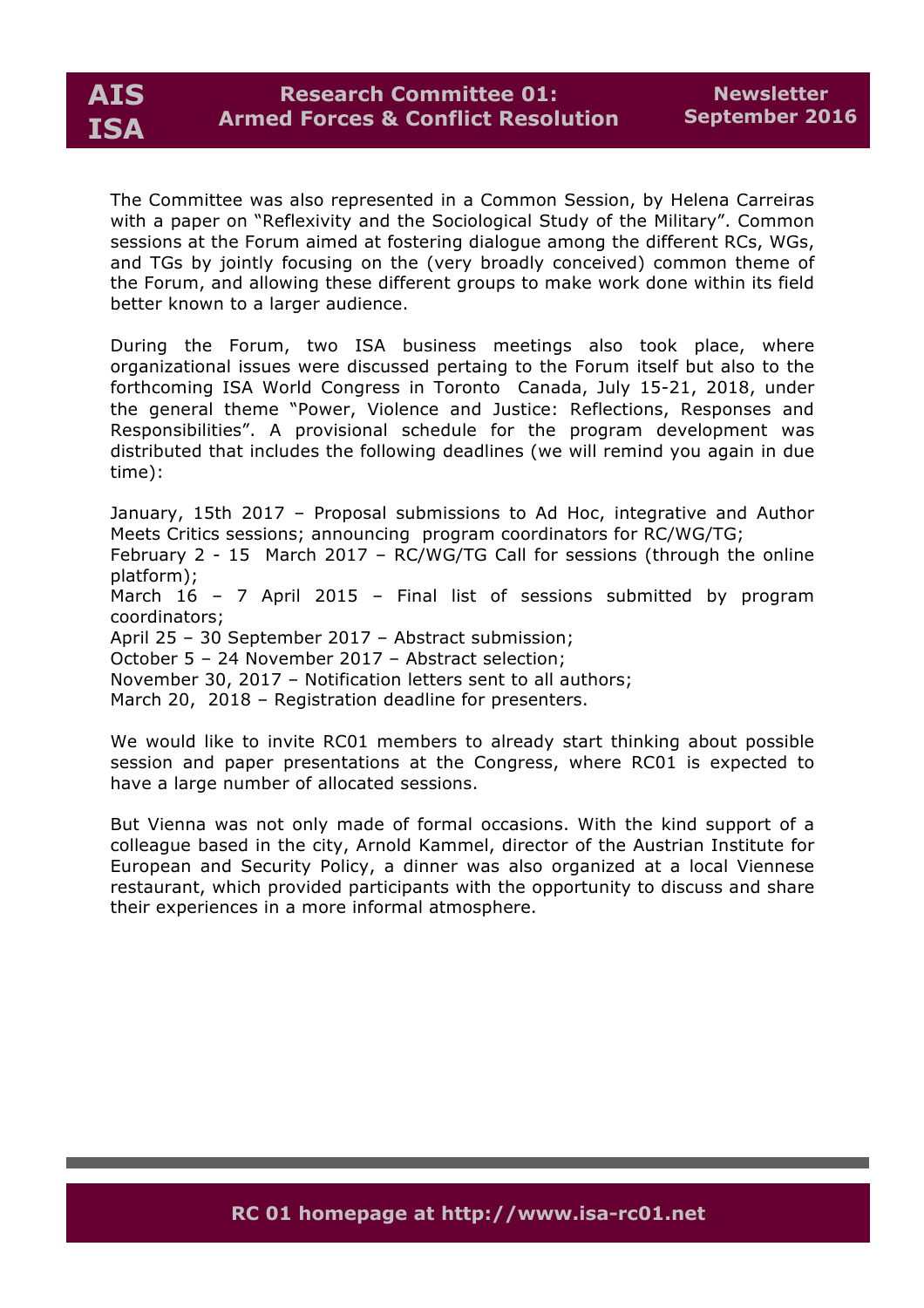**AIS ISA**

# **Research Committee 01: Armed Forces & Conflict Resolution**

## **Newsletter September 2016**



We hope that a similar mix of high quality academic sessions, lively debates and informal events will be possible during the forthcoming interim conference in Rio de Janeiro, where we expect to meet many of you in a most envisaged return of RC01 meetings to South America.

Helena Carreiras RC01 Vice-president

#### **MEMBERSHIP**

RC01 now has 152 members, 97 of whom joined or renewed their membership status since September 2015. Over the same period, only 7 members opted not to renew their status (in part due to the passing of some long-time members). At present, 27 members have student status, 3 are lifetime members, and 121 regular members; 97 members come from A countries, 41 from B and 13 from C countries. As a direct consequence of Rio interim conference there are now 38 members from Brazil, Argentina, Colombia, Chile, Mexico.

Uros Svete RC01 Secretary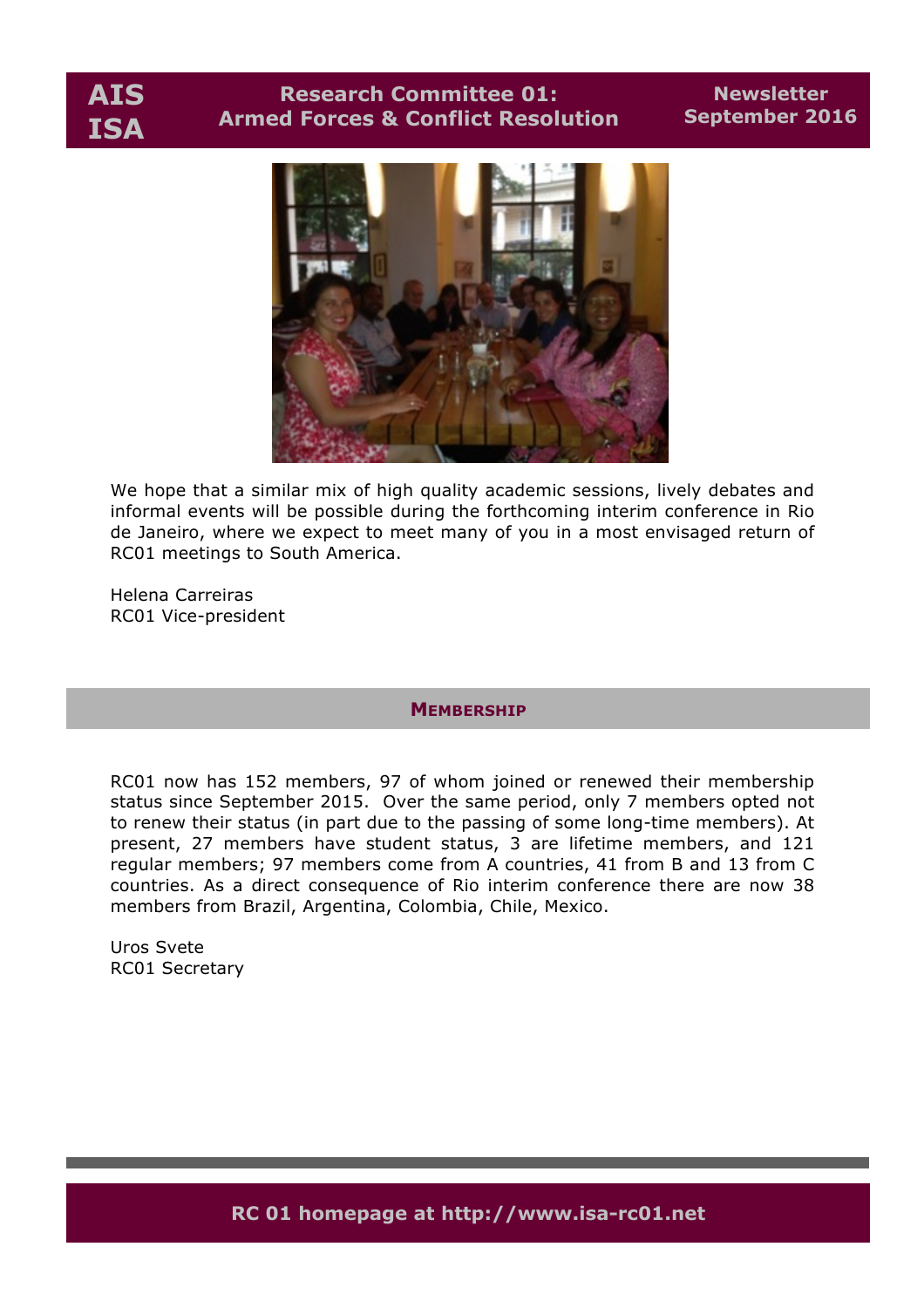**AIS ISA**

### **RIO DE JANEIRO, BRAZIL, RC01 INTERIM CONFERENCE, 25-28 SEP**

Thanks to the indefatigable efforts of Helena Carreiras and Celso Castro and the generosity of our host, the Getulio Vargas Foundation, the Rio conference is looking great, with two full days of parallel panels as well as a third day of excursions. Details at http://cpdoc.fgv.br/RC01/schedule.

## **MEMBERSHIP PARTICULARS**

#### **1. General**

Has your institutional affiliation, your address, your phone or fax number, or you email address changed in the recent past? If so, please send this information to the Executive Secretary in order to update the list of RC 01 members. Or send Uros an email (uros.svete@fdv.uni-lj.si).

Please check whether your RC 01 membership will be running out soon and renew your membership in time. In case you are not sure about your membership status, please contact the Executive Secretary.

At the moment 152 members have valid membership status with paid fee.

#### **2. How to Become a Member**

If you want to become a member of both RC 01 and its mother organization, the International Sociological Association (ISA), please contact the ISA (online at: http://www.isa-sociology.org/memb\_i/index.htm; or by email: isa@isasociology.org; or by fax: +34-91352-4945) or our Executive Secretary (uros.svete@fdv.uni-lj.si).

Firstly you have to open http://www.isasociology.org/memb i/index.htm webpage. If you already were an ISA/RC01 member and used username and password, you should choose Membership renewal (https://isa.enoah.com/Sign-In). Otherwise choose new members (https://isa.enoah.com/Registration).

Creating and singing into your personal user account you will be able to pay a fee and/or prolong your membership.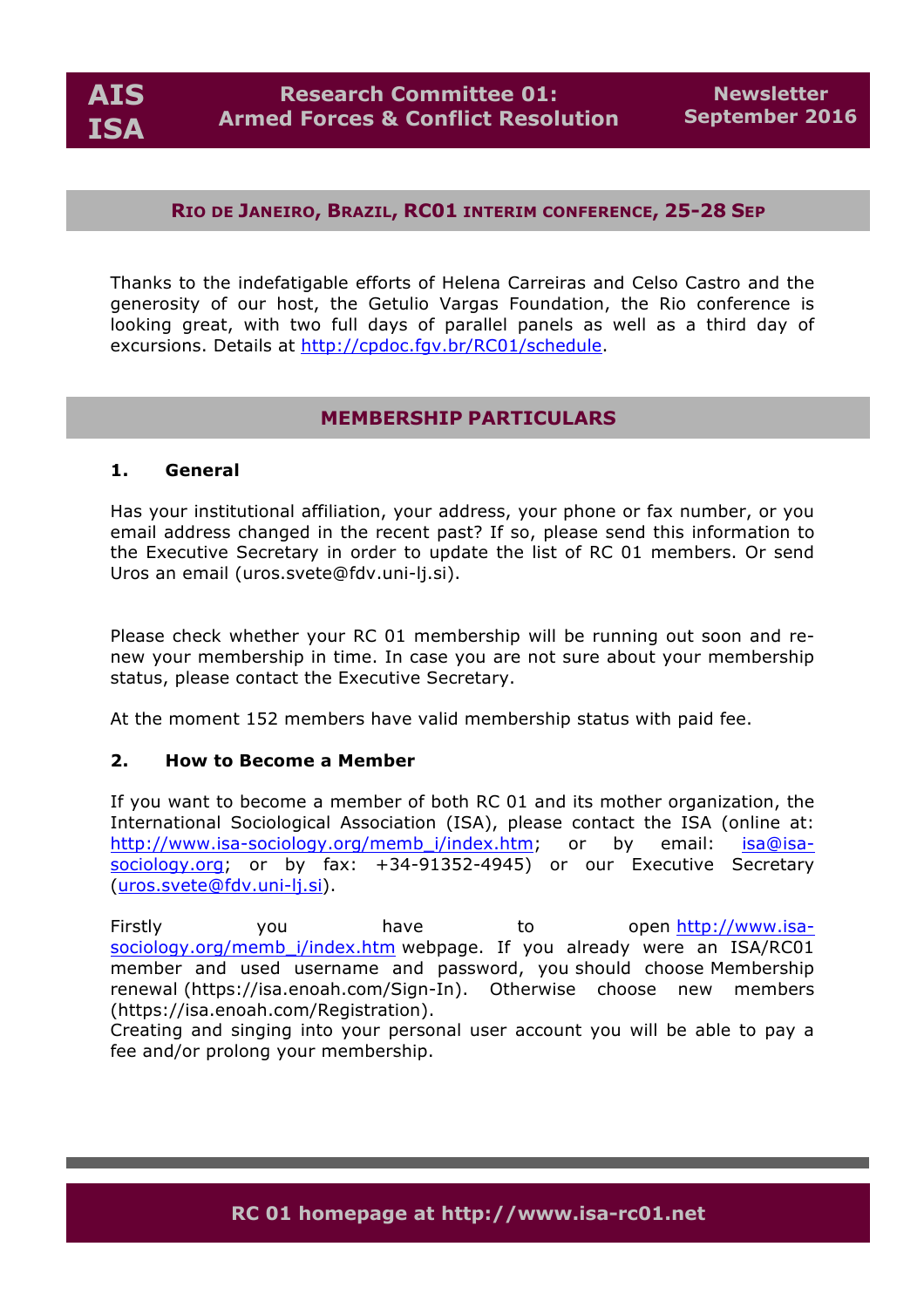### **3. Methods of Payment**

(A) Pay RC 01 dues to ISA Secretariat in Madrid when ISA dues are paid.

### **4. ISA Membership**

ISA membership fees cover a four-year period and include a subscription to either *International Sociology* or *Current Sociology*. Membership fees are divided into three categories, A, B and C, according to the GNP of countries.

| Category A:<br>Regular membership:<br>Student rate: | $255,-US$ \$<br>120,- US \$   |
|-----------------------------------------------------|-------------------------------|
| Category B:<br>Regular membership:<br>Student rate: | $105,-$ US \$<br>$50 - US$ \$ |
| Category C:<br>Regular membership:<br>Student rate: | $35 - US$ \$<br>$25 - US$ \$  |

You may also become a Supporting Member of the ISA (400,- US \$). In addition, there is the category of a Life Member of the ISA if you are aged 65 plus (300 US \$ Category A, 200\$ Category B and 100\$ Category C). For further information, including a table of countries by categories, see the ISA web page: **http://www.isa-sociology.org/memb\_i/guidelines.htm** and **http://www.isa-sociology.org/table\_c.htm**